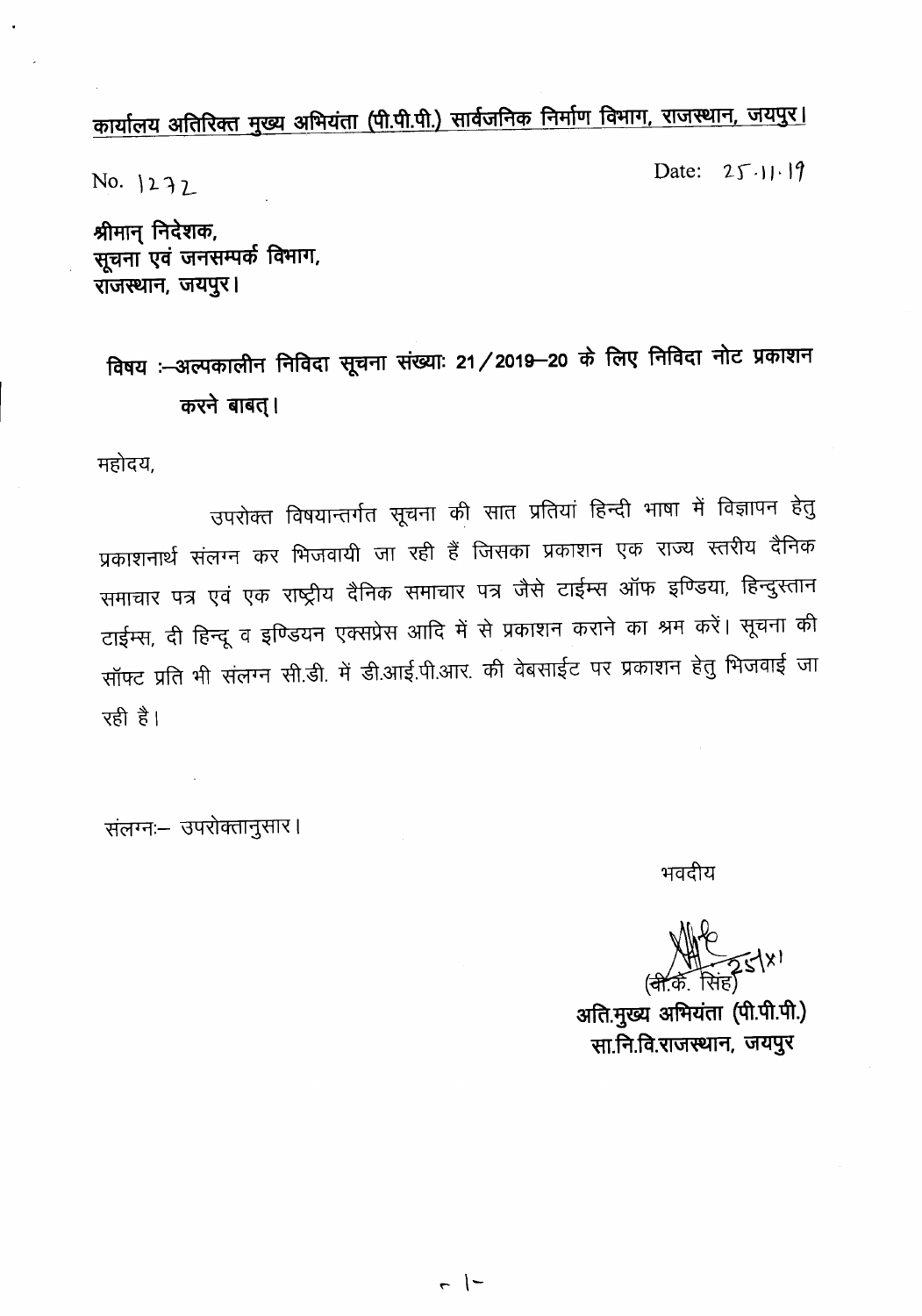### OFFICE OF THE ADDITIONAL CHIEF ENGINEER (PPP) P.W.D., RAJASTHAN, JAIPUR Date:  $25\cdot 11$ <sup>1</sup>  $No.$   $1272$

## SHORT TERM NIT No. 21/2019-20

# INVITATION OF RFP/FINANCIAL BIDS FOR TOLL FEE COLLECTION

On behalf of Hon'ble Governor of Rajasthan, Public Works Department, Rajasthan (India) invites RFPlFinancial Bids for Fee Collection for ADB funded Highways under RSHIP Tranche-1 Package-02 in specified format.

The RFPlFinancial Bid document can be viewed or *I* and downloaded from website: http://sppp.rajasthan.gov.in, http://www.pwd.rajasthan.gov.in and http://eproc.rajasthan.gov.in from 26.11.2019. Any further amendments to the RFPlFinancial Bid document shall only be made available on above websites as such prospective Bidders are expected to visit the above websites for the same.

 $UBNNo: PWD1920$   $SL0B10311$ 

 $N+1$ YPPP) Addl. Chief Engineer PWD, Jaipur

Email: aceppp.pwd@rajasthan.gov.in Tel: +91-141-2223547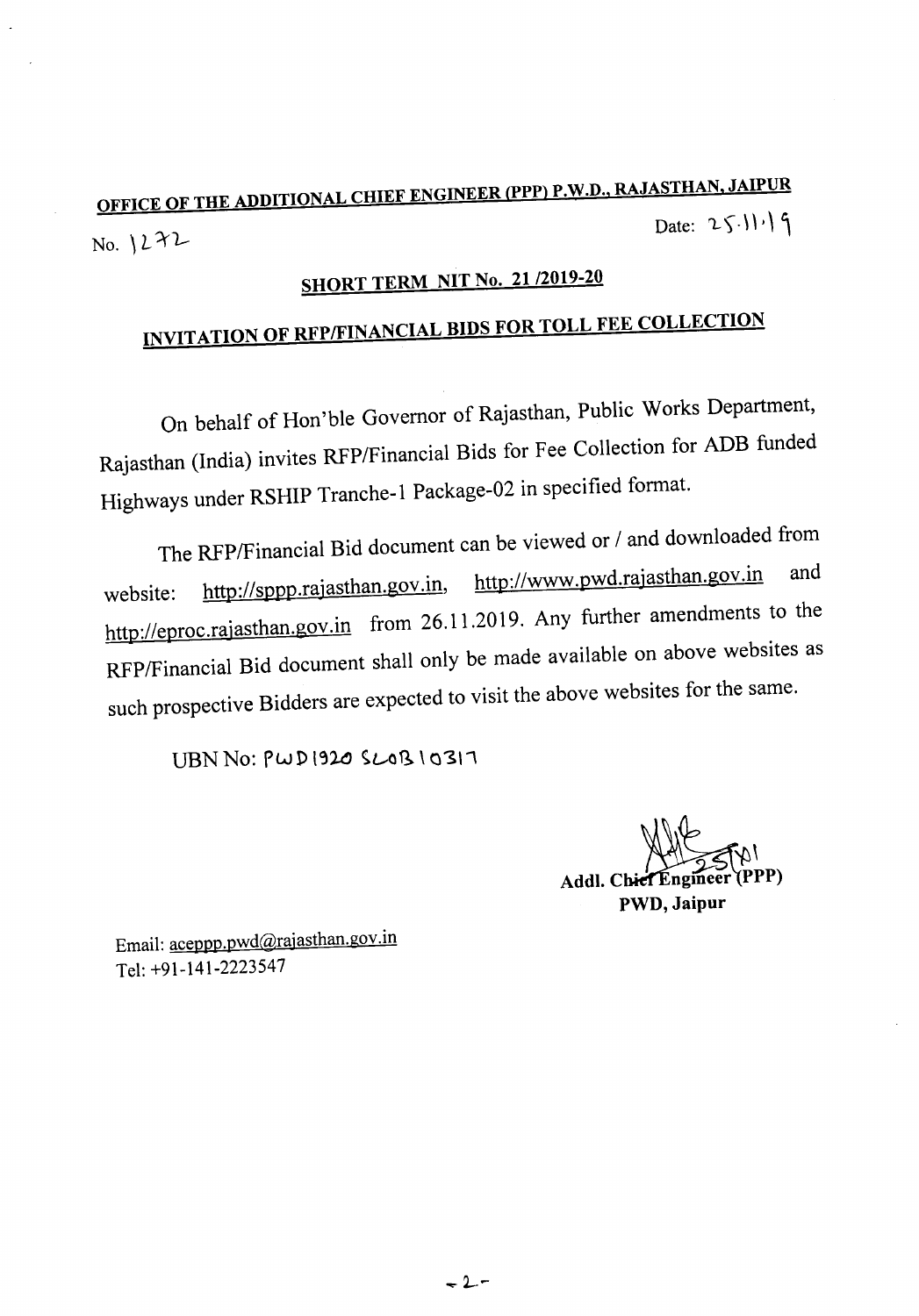#### GOVERNMENT OF RAJASTHAN OFFICE OF THE ADDITIONAL CHIEF ENGINEER (PPP) PUBLIC WORKS DEPARTMENT JACOB ROAD, CIVIL LINES JAIPUR (RAJASTHAN)

### **SHORT TERM NIT No. 21/2019-20**

## INVITATION OF RFP/FINANCIAL BIDS FOR FEE COLLECTION

#### Date:  $2 \zeta \ln |\eta|$

Short Term NIT for Toll Collection of following Highway:

| S.<br>No. | Highway<br>No. | <b>Toll Plaza</b><br>location<br>(Name of<br>Highway &<br>Chainage in<br>Km.            | <b>Toll Plaza</b><br>location<br>(design<br>Chainage | <b>Reserve</b><br>Price (Rs.<br>In $Cr.$ )<br>(For Six)<br><b>Months</b> ) | <b>Bid</b><br><b>Security</b><br>(Rs. In<br>Lacs) | <b>Bid Due</b><br>Date         | <b>Bid</b><br>Opening<br>Date     |
|-----------|----------------|-----------------------------------------------------------------------------------------|------------------------------------------------------|----------------------------------------------------------------------------|---------------------------------------------------|--------------------------------|-----------------------------------|
|           | $SH-16$        | Barmer-<br>Sindhari-<br>Bishangarh of<br>section SH-16<br>$(Section -1)$<br>0 at Barmer | 46.700<br>84.270<br>140.150                          | 4.50                                                                       | 9.00                                              | 10.12.2019<br>upto<br>11:30 AM | 10.12.2019<br>at<br>12:00<br>Noon |
|           | $SH-16$        | Sanderao $-$<br>Mundara<br>section of SH-<br>16 (Section -2)<br>0 at Sanderao           | 4.150                                                |                                                                            |                                                   |                                |                                   |

- 1. Initially the assignment shall be for Six Months with review and periodical extension for another Six Months.
- 2. The Terms of Reference (TOR) for the assignment are attached with the RFP. The Indicative TOR can be found at http://www.pwd.rajasthan.gov.in, https://eproc.rajasthan.gov.in and http://sppp.rajasthan.gov.in.
- 3. Further information can be obtained from the address below during office hours i.e. 09:30 to 18:00 hours.

Office of Additional Chief Engineer (PPP) Mr. V.K. Singh, Nirman Bhawan, Jacob Road Civil Lines, Jaipur -302006, Rajasthan, India Tele: +91 141 2223547 Email: aceppp.pwd@rajasthan.gov.in